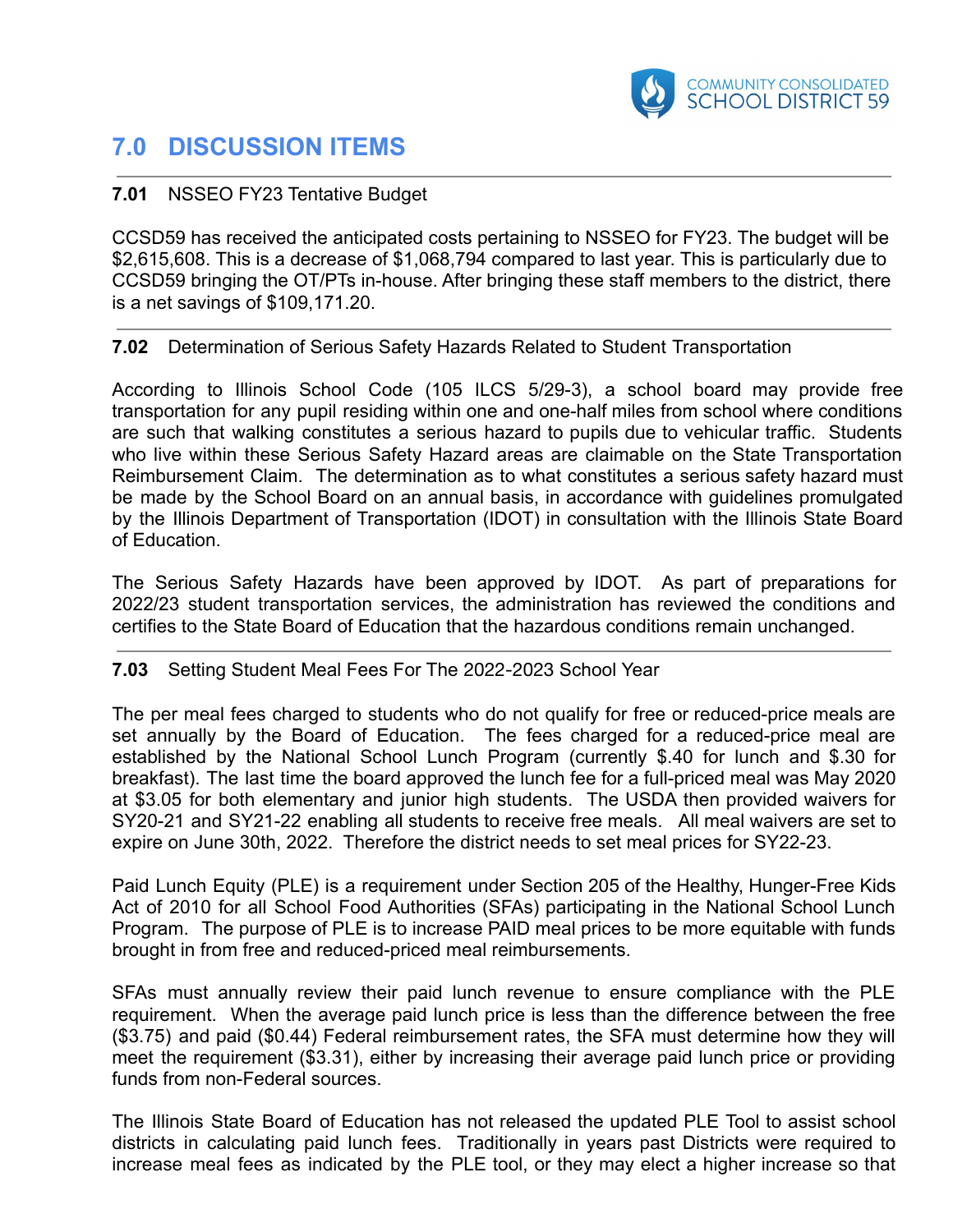

prices do not have to be raised every year. Minimally, Districts are only required to increase meal fees \$0.10 each year.

The District Administration is recommending to minimally increase lunch fees from \$3.05 to \$3.15 as historically indicated by the PLE tool. With guidance from ISBE that while the USDA hasn't released the PLE Tool yet, increasing by ten cents would keep the district in compliance.

Since the established calorie range for both elementary and junior high fall into the same range, the Administration is recommending that we continue to charge the same rate for one full-priced lunch at both the elementary and the junior high level.

The Administration also recommends maintaining the breakfast fee at \$1.30 per full priced meal at both the elementary and junior high levels.

For the 2018-2019 school year, the Board of Education approved an increase in the price of milk from \$0.40 to \$0.50. This price was not changed in the 2021-2022 school year. For the 2022-2023 school year, the recommendation is for the price of a carton of milk to remain the same at \$0.50.

Meal fees, along with state and federal reimbursements for both the lunch and breakfast programs, help to offset the costs of paying the contractor and other costs associated with operating the program. The 2022-23 federal and state reimbursement rates will be released in July.

## **7.04** Food Service Contract Renewal For 2022-2023 Lunch and Breakfast Programs

School year 2022-23 represents the sixth renewal for the District's food service management company, Organic Life. Typically the state law allows the District to renew a contract four times before a District is required to bid the service. The current Contract was approved by the Board of Education on June 7, 2021 effective for 2021-22. Due to the pandemic the state allowed the district an emergency extension of the current contract, which allowed us to renew a sixth time.

No operational changes have been requested for the 2022-23 school year for the existing lunch program. The reimbursable lunch and the a la carte equivalent rates will increase from \$3.0301 to \$3.2422 per meal. This increase is based on the allowable CPI of 7%. There is no annual management fee for lunch or the junior high a la carte program.

Under the guidance of the State of Illinois, Organic Life has also requested an additional fixed minimum wage fee of \$41,559.84. This increase is a result of the Cook County Minimum Wage Ordinance. The rate was determined using a state worksheet that shows all employees wages being increased to meet the new ordinance.

Regarding the breakfast program, the Childhood Hunger Relief Act, PA093-1086 requires schools that have at least 40% of students eligible for free or reduced-price lunches to offer a school breakfast program. In 2022-23, all District 59 schools will continue to offer breakfast programs.

The per meal rates for the breakfast program will increase from \$1.3221 to \$1.4146. There is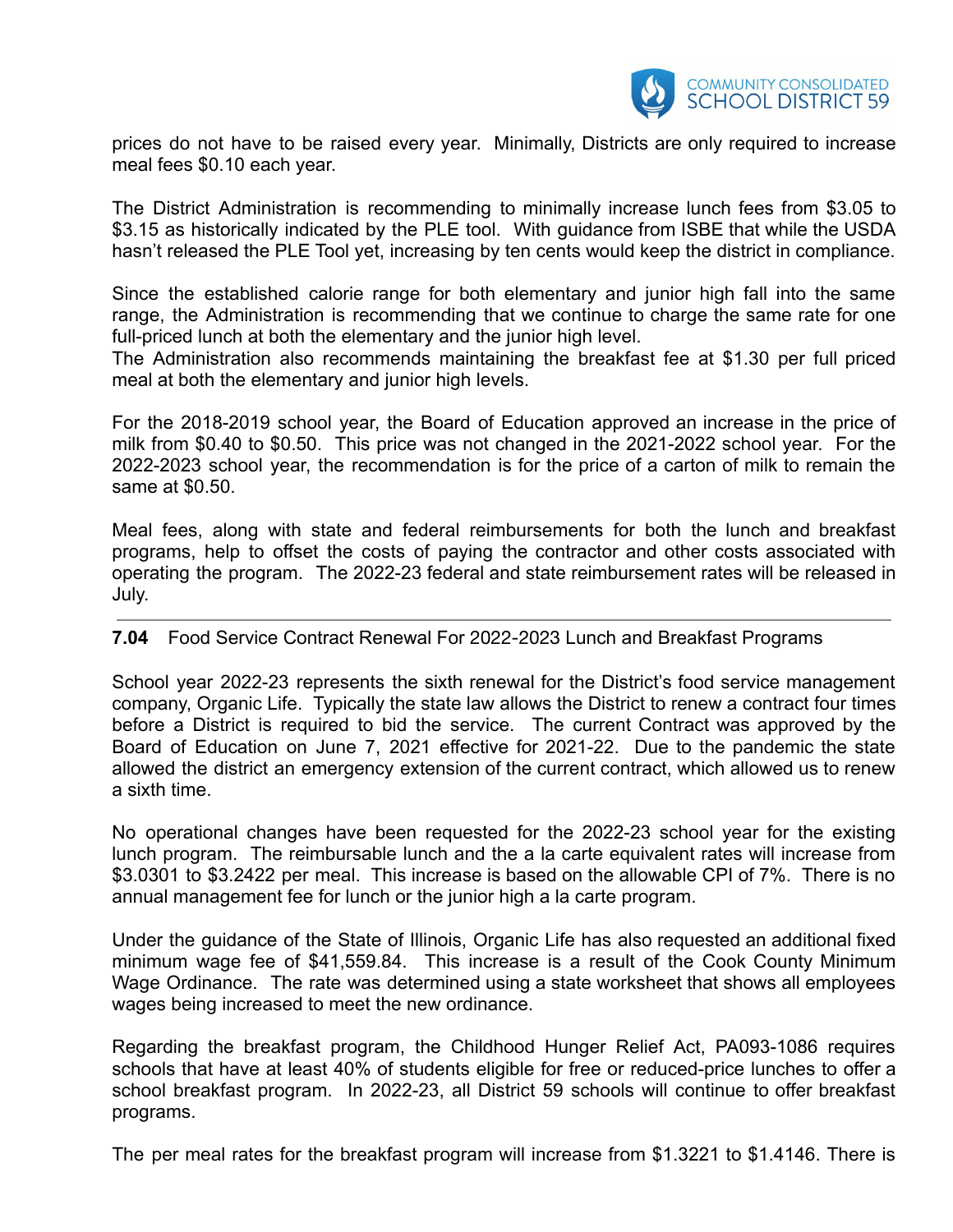

no annual management fee for breakfast.

Organic Life continues to be a valuable partner in offering quality school nutrition programs to our students. The District recommends renewal at the proposed rates.

## **7.05** Appointment of School Treasurer

In accordance with section 5/8-1(c) of the Illinois School Code, the Board is required to appoint a School Treasurer for each fiscal year. The Board hereby appoints Assistant Superintendent for Business Services/CSBO, Ron O'Connor, as School Treasurer, effective July 1, 2022.

### **7.06** School Treasurer Bond

In accordance with Section 8-2 of the Illinois School Code, the School Treasurer is required to execute a bond, and the bond must be approved by at least a majority of the members of the Board. The Board of Education has appointed Ron O'Connor, Assistant Superintendent for Business Services, CSBO as School Treasurer. The School Treasurer's bond from July 1, 2022 to July 1, 2023 is in the amount of \$60,729,766.

**7.07** Direct School Treasurer To Transfer Interest Earned In The Debt Service Fund To The Educational Fund For Fiscal Year 2021-22

As part of the District's Long-Term Financial Plan, 100% of interest earned in the Debt Service Fund is to be transferred for use in the Educational Fund. The adopted 2021/22 budget includes a transfer of interest allocation of \$20,935 from the Debt Service Fund to the Educational Fund, reflecting an estimate of the total interest earnings within the Debt Service Fund accrued during the 2021/22 fiscal year. At fiscal year end, the District records interest earnings in accordance with Government Accounting Standards Board (GASB) Statement 31. This recognizes that the Debt Service Fund will have the interest earnings available, that it is in the best interest of the District to proceed with transferring 100% of these interest earnings, and authorizes the School Treasurer to proceed effectively with the 2021/22 year-end closing process.

**7.08** Direct School Treasurer To Transfer Interest Earned In The Working Cash Fund To The Operations and Maintenance Fund For Fiscal Year 2021-22

As part of the District's Long-Term Financial Plan, 100% of interest earned in the Working Cash Fund is to be transferred for use in the Operations and Maintenance Fund. The adopted 2021/22 budget includes a transfer of interest allocation of \$31,684 from the Working Cash Fund to the Operations and Maintenance Fund, reflecting an estimate of the total interest earnings within the Working Cash Fund accrued during the 2021/22 fiscal year. At fiscal year end, the District records interest earnings in accordance with Government Accounting Standards Board (GASB) Statement 31. This recognizes that the Working Cash Fund will have the interest earnings available, that it is in the best interest of the District to proceed with transferring 100% of these interest earnings, and authorizes the School Treasurer to proceed effectively with the 2021/22 year-end closing process.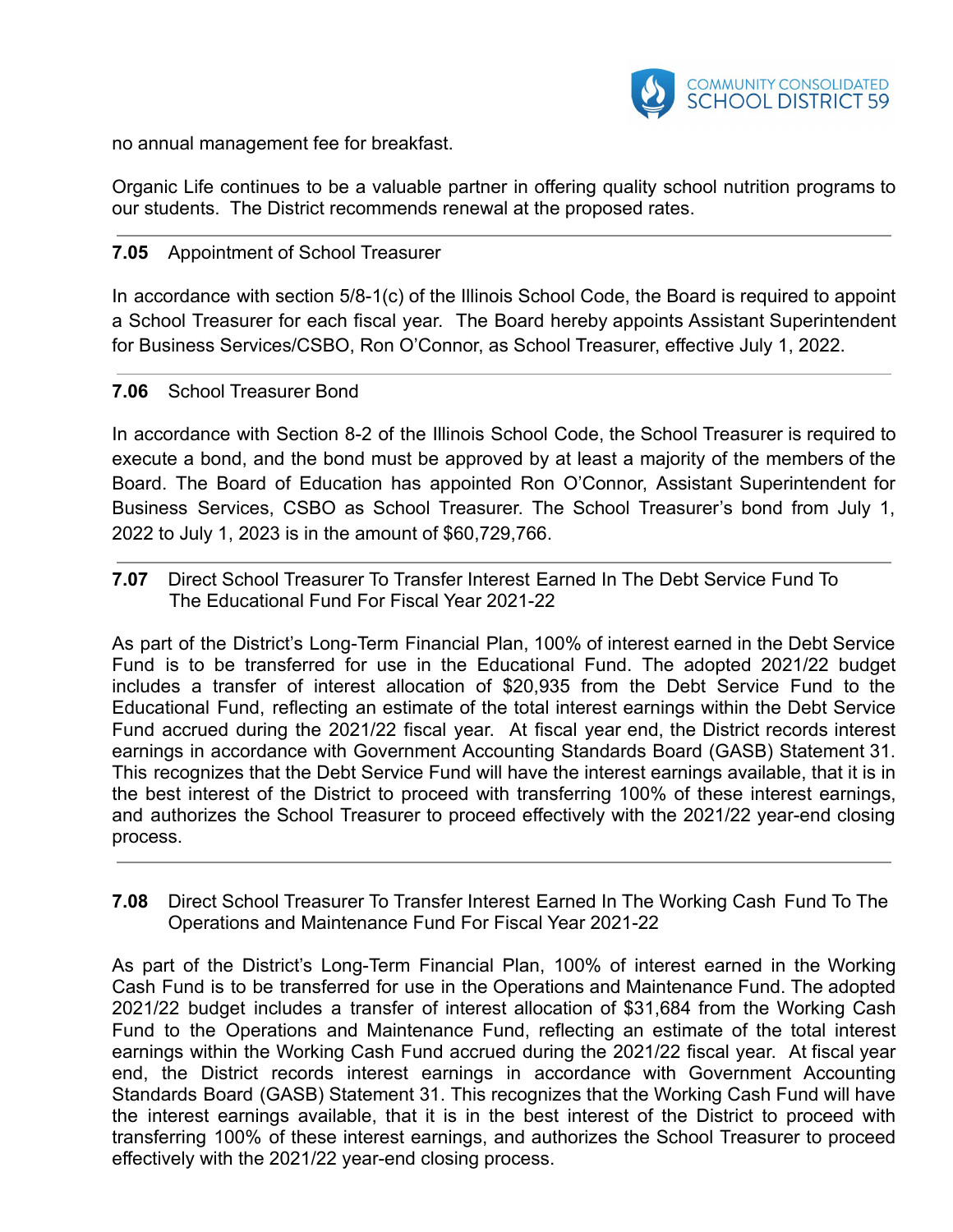

### **7.09** Juliette Low Retention Work

Retention addition at Juliette Low Elementary School was included in the ten year master plan for school year 2022-2023 and presented at the April 11, 2022 Board of Education meeting.

Contractors were given the opportunity to walk the designated building and measure needed repair areas. Three (3) bids were received, opened, and reviewed on April 14, 2022. The total low and responsive bid completing of the work specified was submitted by Maneval Construction Company Inc. in the amount of \$75,000.

The table below shows the result of the bid.

| <b>BIDDER</b>                       | <b>COST</b> |
|-------------------------------------|-------------|
| Concept Plumbing                    | \$116,194   |
| <b>Maneval Construction Co</b>      | \$75,000    |
| <b>Misfits Construction Company</b> | \$97,400    |

#### **7.10** Clearmont and Administration Building Asphalt Work

Asphalt repair work at Clearmont Elementary School and the Administration Building was included in the ten year master plan for school year 2022-2023 and presented at the April 11, 2022 Board of Education meeting.

Contractors were given the opportunity to walk the designated buildings and measure needed repair areas. Two (2) bids were received, opened, and reviewed on April 18, 2022. The total low and responsive bid completing of the work specified was submitted by Chicagoland Paving Contractors Inc. in the amount of \$95,000.

The table below shows the result of the bid.

| <b>Bidder</b>                  | <b>Clearmont</b><br><b>Elementary</b><br><b>School</b> | <b>Administration</b><br><b>Building</b> | <b>Total Cost</b> |
|--------------------------------|--------------------------------------------------------|------------------------------------------|-------------------|
| Accu-Paving Company            | \$109,080                                              | \$28,340                                 | \$137,420         |
| Chicagoland Paving Contractors | \$75,000                                               | \$20,000                                 | \$95,000          |

**7.11** Sealcoating and Crack Filling at Various District 59 Facilities

Community Consolidated School District 59 maintains an asphalt maintenance program requiring sealcoating and crack filling of approximately one half of the district's parking lots and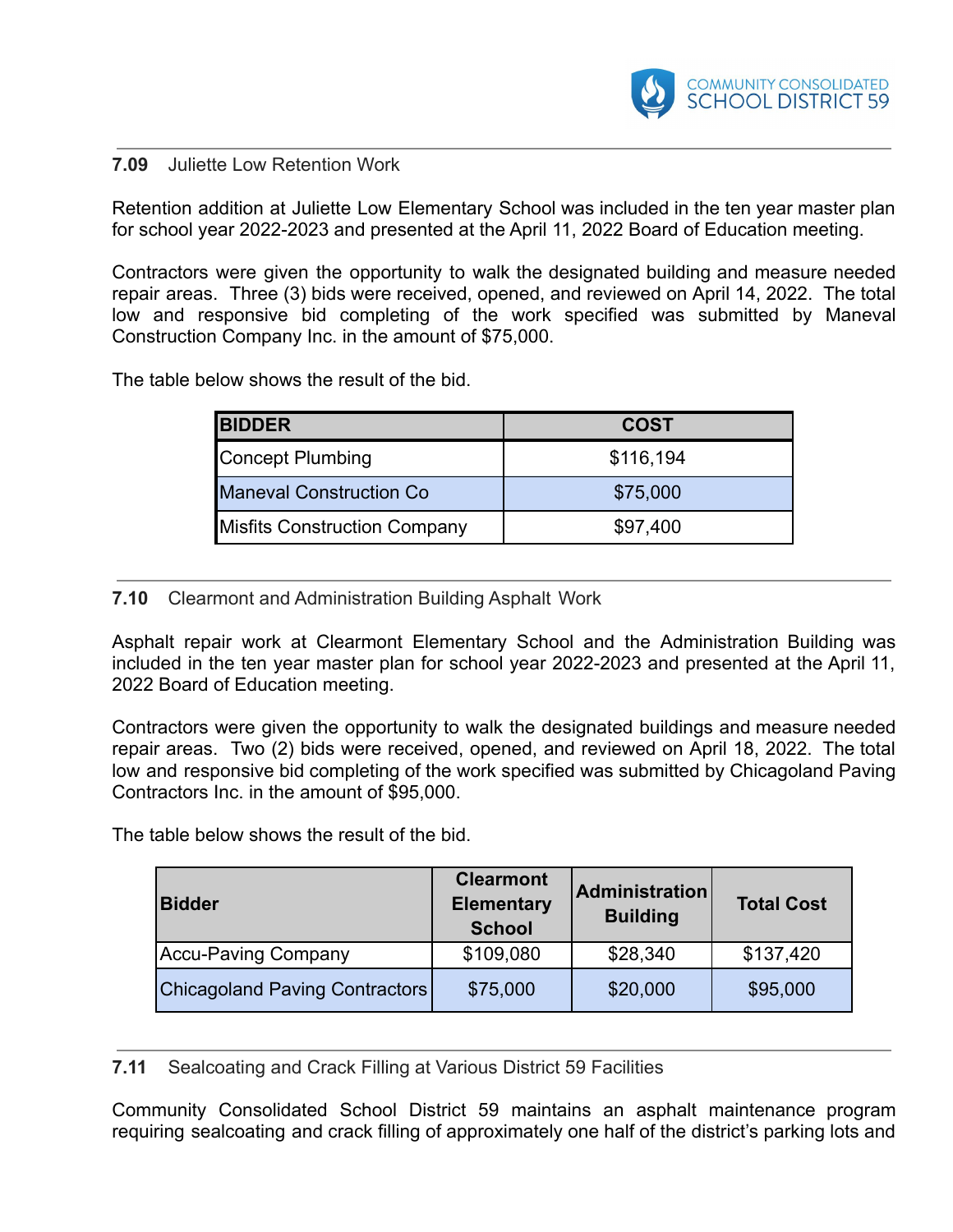

playground areas to be completed every other year. This program is designed to prolong the life of the asphalt areas.

For this summer, asphalt maintenance is scheduled at the following locations: Administration Building, Brentwood, Byrd, Devonshire, Early Learning Center, Forest View, Grove, and Holmes.

The Call to Bid states that the bidder is required to submit a quote on each project for budgetary purposes. However, the bid also states that it is the intent of the school district to award all projects to one bidder. The total low and responsive bid completing of the work specified was submitted by Demarr Sealcoating Inc. in the amount of \$66,500.

The table below shows the result of the bid.

| <b>Bidder</b>                | <b>Bid Bond</b> | <b>CERT</b><br><b>FORM</b> | <b>PROJECT TOTAL</b> |
|------------------------------|-----------------|----------------------------|----------------------|
| Demarr Sealcoating Inc       | X               | X                          | \$66,500             |
| Garelli Pavement<br>Services |                 | X                          | \$57,887             |
| <b>Pavement Systems Inc.</b> | X               | X                          | \$98,518             |

**7.12** To Adopt Fiscal Year, Place 2022/23 Tentative Budget on Public Display, and Set Date for Public Hearing

Discussion of the Tentative 2022/23 Budget, the Board of Education will need to approve the following:

- 1. Establish the dates for fiscal year 2022/23.
- 2. Establish the date and time for the public hearing concerning the 2022/23 Budget.
- 3. Direct the administration to display the Tentative Budget for a period of at least 30 days prior to the public hearing.
- 4. Direct the administration to publish a notice of the hearing date and the availability of the Tentative 2022/23 Budget for review by interested individuals.

The public hearing on the Tentative Budget for the fiscal year beginning July 1, 2022 be set for 6:00 p.m., Monday, August 1, 2022, at the Administration Center, 1001 Leicester Road, Elk Grove Village, Illinois, and that proper notice of said hearing and of the availability of the budget for public inspection be given by the Secretary of this Board of Education by publishing